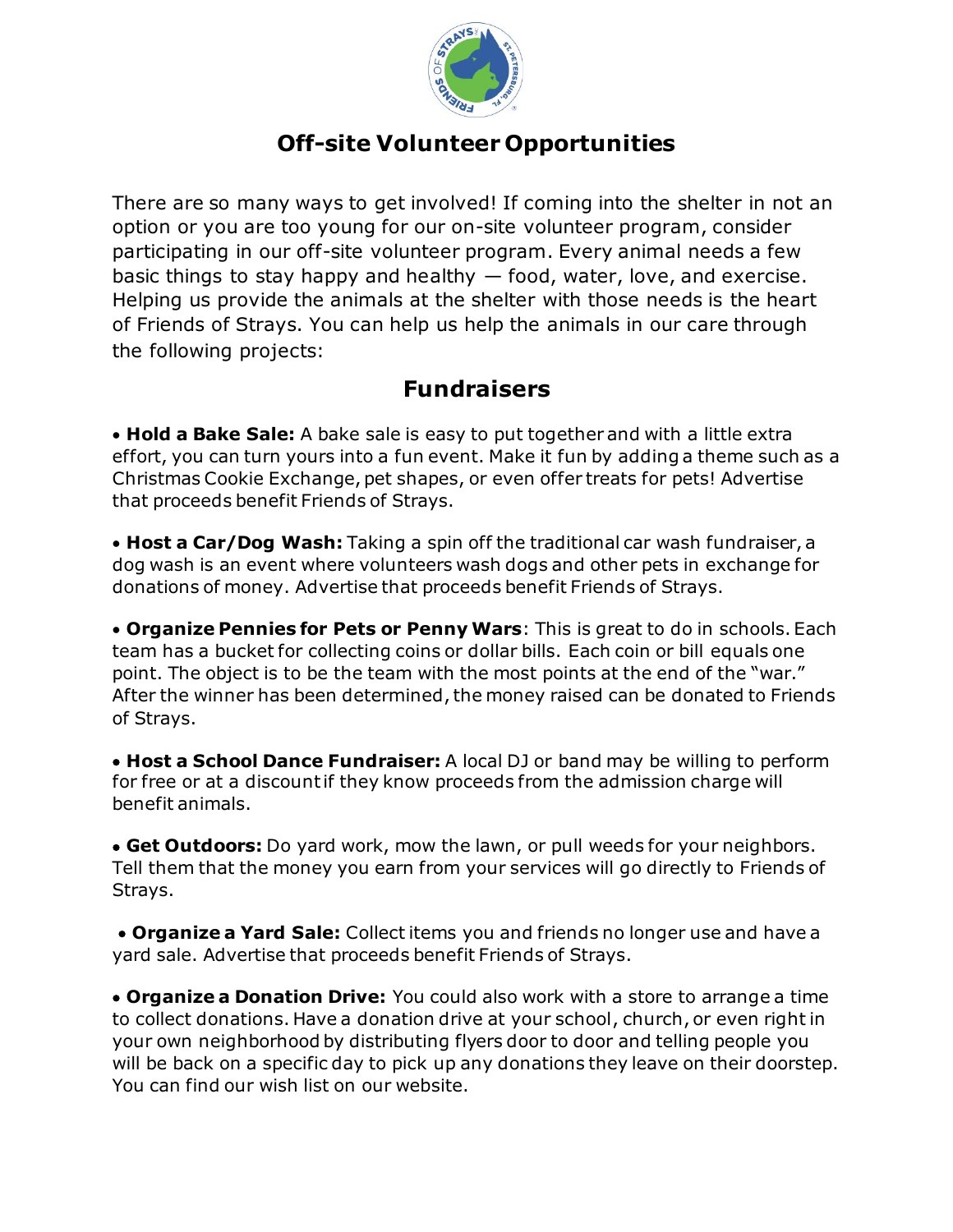

# **Projects for Pets**

• **Make Blankets for the Cats in the Shelter:** You can choose to make cat blankets to be used in the shelter. We also like to send the cats and kittens home with a blanket to line their carrier. A good size for homemade cat blankets is approximately 18" x 24" or 10"x20" for a carrier liner. You can make the "No Sew" fleece blankets or make them from any other washable material. We prefer the beds not be stuffed so they are easier to wash and dry.

• **Organize a Book Sale:** Gather used and books have a book sale. Advertise that proceeds go to benefit Friends of Strays.

• **Make "Adopt Me" Bandanas:** Make "Adopt Me" bandanas for our dogs to wear at adoption events. You can create neckerchiefs with fabric and fabric paint.

# **Ideas to Help Pets in Your Community**

Education is the best way to keep pets in their homes and help animal shelters. There are many small things you can do to educate your community about the common problems that bring animals to Friends of Strays Animal Shelter in the first place.

• Make flyers or brochures promoting pet adoption. Handouts could read "Support your Local Shelter" or "Be Kind to Animals." Ask local businesses to hang these flyers in their restaurants or you can even post them in your school. Some handouts could have messages about common pet owner problems such as making sure your dogs are properly socialized and trained, the importance of having a license or collar, or not leaving your pets out at night or leaving pets in hot cars. We would love to see the brochures you come up with when you are finished!

• Talk to people in your community about the importance of spaying or neutering pets.

• Write a letter to your local senator, congressperson, or governor about an animal welfare issue important to you such as dog fighting, puppy mills, spaying and neutering, or offering veterinary care to pets of families who cannot afford it. See how many people you can get to sign your letter in support.

• Write a letter to your local newspaper reminding your community members to adopt and spay or neuter their animals.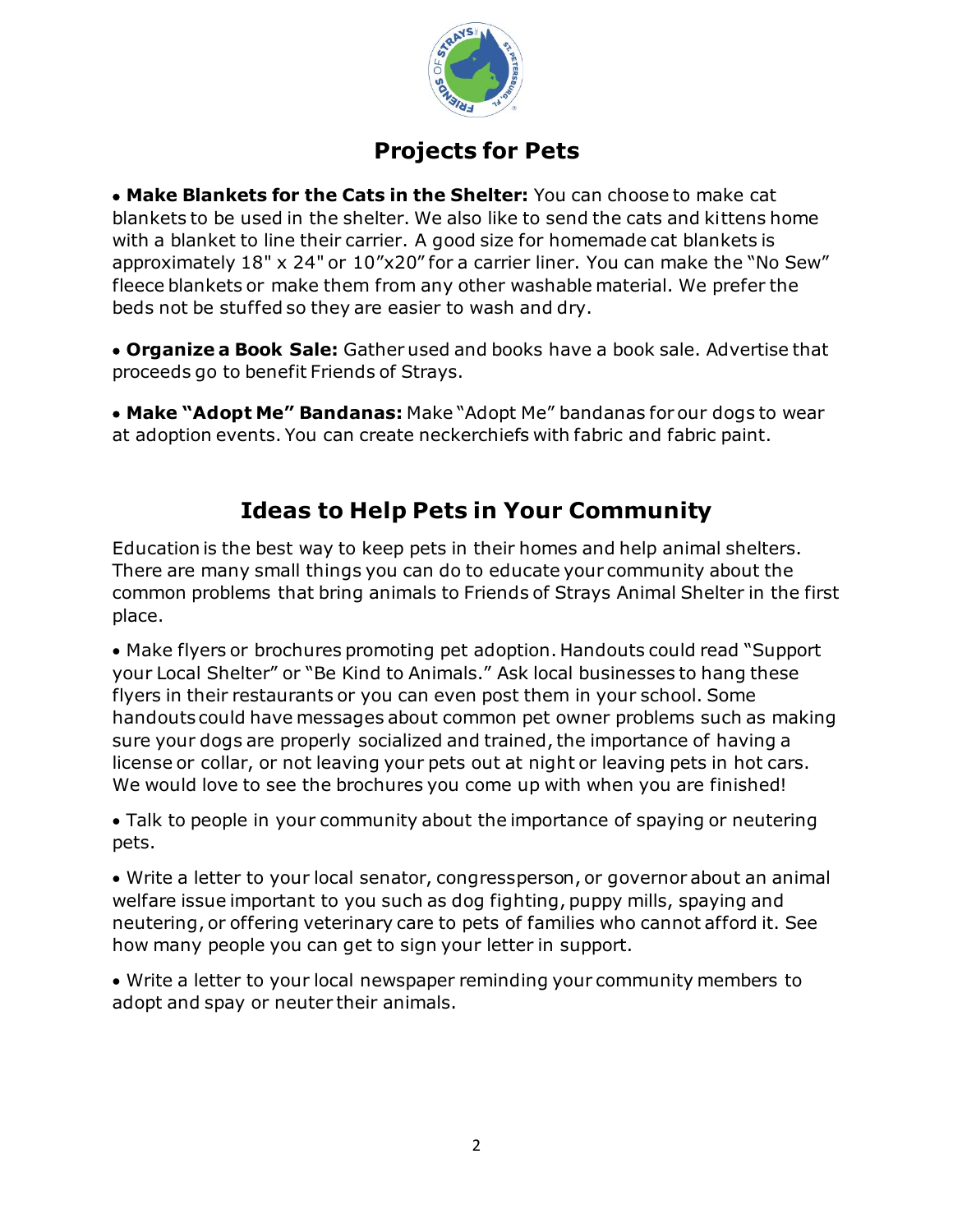

#### **Reminders**

Please contact us if you need promotional materials or logos for your project. When you complete your project, please schedule a time to bring your final product to Friends of Strays during regular adoption center hours.

Do not forget to take pictures of your work along the way. We love to see the progress you make along your journey. You can email photos, along with names of participants and the name of your project to Paige@friendsofstrays.org. Please include the following Photo Release so that we can share your photos with our followers on social media.

When you are ready to start your project or if you have an idea of your own, contact: FOS Engagement Manager Paige at Paige@friendsofstrays.org.

Thank you for choosing to help homeless animals at Friends of Strays and pets in your community!